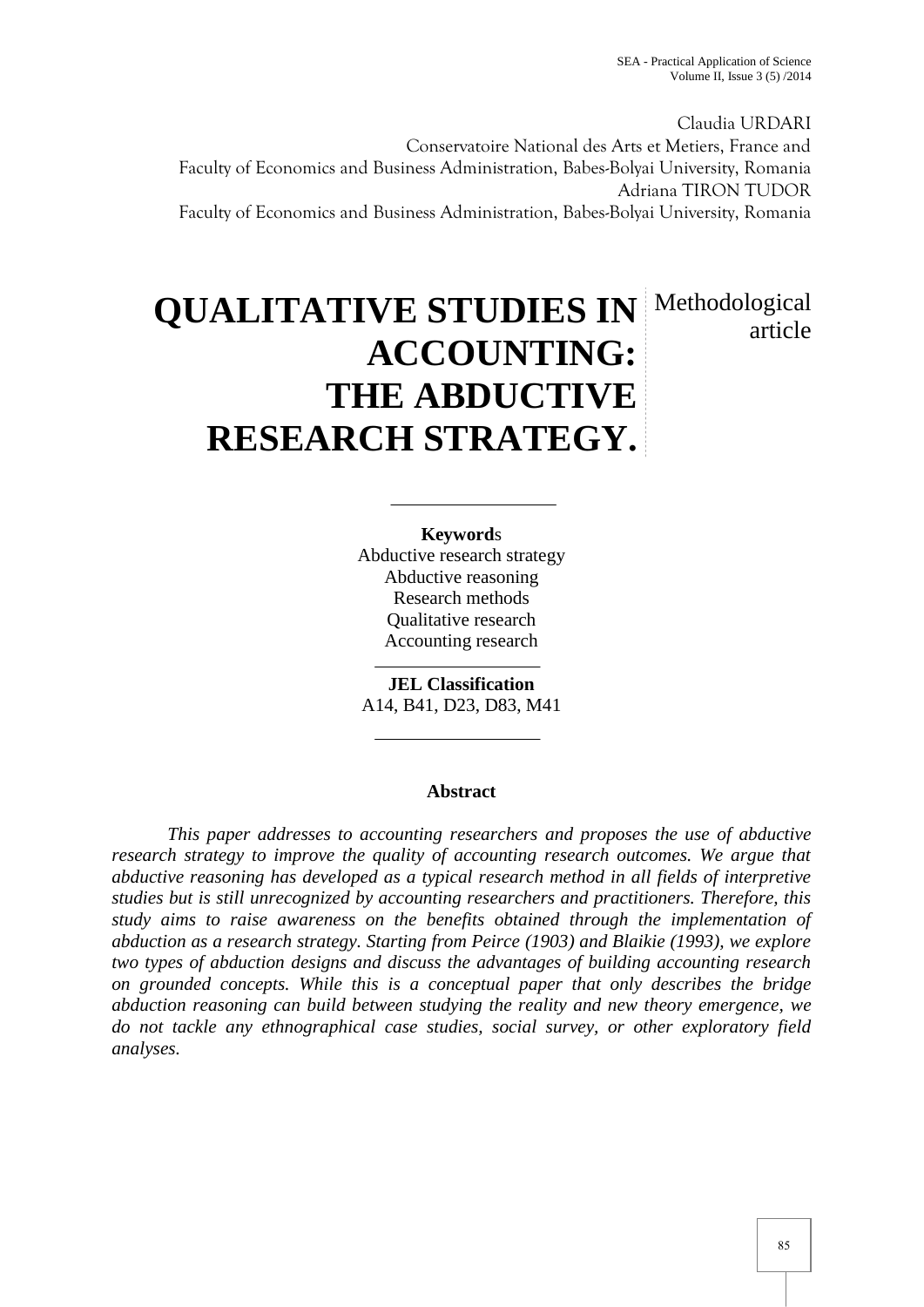### **Introduction**

The dominance of quantitative methods in mainstream accounting research has been debated for a long time (Tomkins and Groves, 1983; Baker and Bettner, 1997; Reiter and Williams, 2002). A few decades ago, doubts were expressed on the limit of these methods and it was emphasized that "[t]he academic accounting fraternity seems to be looked into a myopic view of what research is" (Tomkins and Groves, 1983, p. 361). Many called for a change in research methods and use of alternative paradigms upon which reality can be discover through numbers (Baker and Bettner, 1997).

The knowledge production is a social activity where freedom of research should be assured (Lee and Williams, 1999). Multiple different research styles should be available and the researcher should be able to choose the one that provides new and innovative knowledge (Tomkins and Groves, 1983). However, as Schutz (1976) emphasized, people have to understand that the scientist construct studies with a specific purpose in mind. This is the only way to go beyond the actual knowledge of a social phenomenon. The different styles provide additional element that answer to intriguing questions and they help elevate 'the human imagination above everything' (Tomkins and Groves, 1983, p. 373).

In the same vein with the above mentioned studies, this paper addresses the need for interpretive research in accounting and tackles one research method in particular, namely the abductive reasoning. Over the time, accounting researchers adopted many concepts elaborated by sociologist, like Antony Giddens or Pierre Bourdieu (see Spencer, 1910; DiMaggio and Powel, 1983; Hopwood, 1988; Robson, 1992), and philosophers, like Michele Foucault (see Armstrong, 1994; McKinlay and Pezet, 2010). Thus, a new research strategy used for an interpretive approach should be embraced as an additional style that can enrich the outcomes of accounting research.

Based on a systematic review of literature on accounting research, interpretive paradigm, and abduction reasoning, this paper describes the possible advantages of using abduction in accounting studies. Developed as a conceptual study, the present paper explores new avenues for theory building and proposes a way to reduce the gap between practitioners and academics as well as a way to strengthen the theory development.

First of all, abductive reasoning provides a way to connect with accounting practitioners by providing them solutions to difficult problems they face (Gold et al., 2011). In addition, the abductive research strategy helps to discover and construct theories that are grounded in the everyday life (Ong, 2012). Thus, this research method could be

extremely useful for both accounting practitioners and academics.

To sum up, this paper introduces the concept of abduction to accounting studies and explains how interpretation of actors' social life can generate new accounting theories or reinforce the existent ones. The study fits among other methodological articles and does not pursue to apply any type of knowledge. Therefore, ethnographical case studies, social surveys, interviews or any kind of other exploratory field analyses will not be found in the following pages.

The remaining of the article is organized as follows:we start by summarizing the classification of accounting research (section 2), discuss the lack of interpretive research in accounting (section 3), explain the abductive research strategy (section 4), and conclude with the summary and some limitations (section 5).

#### **Classification of Accounting Research**

Discussions were formed on the absence of qualitative studies in accounting research (Tomkins and Groves, 1983; Broadbent, 1992, Willkinson and Durden, 2014). 'Mainstream accounting is grounded in a common set of philosophical assumptions about knowledge, the empirical world, and the relationship between theory and practice. This particular world-view, with its emphasis on hypothethico-deductivism and technical control, possesses certain strengths but has restricted the range of studied problemsand the use of research methods (Chua, 1986, p. 601). Some authors went further and discussed about the elite of quantitative scientist and how they managed to 'legitimize themselves and the accounting knowledge they produce' (Lee and Williams, 1999, p. 868).

In a paper published in 2006, Bonner et al. depict the top 5 accounting journals: Accounting, Organizations and Society (AOS), Contemporary Accounting Research (CAR), Journal of Accounting and Economics (JAE), Journal of Accounting Research (JAR), and The Accounting Review (TAR). After performing an in-depth analysis of articles publishedby these journals, they create six research areas, namely auditing, financial, management, systems, tax and others. However, the authors' goal is not to see how many of the 2,660 analyzed articles represent qualitative and quantitative studies. They do mention however that AOS is the top management research journal.

Given the fact that management accounting is the area of study mostly concerned with accounting qualitative studies, this result can be translated in AOS being the top journal for qualitative studies in accounting. A particular statement on the initial aim of AOS supports this fact:'[d]ifferent institutional forms can undoubtedly play some role in changing models of inquiry and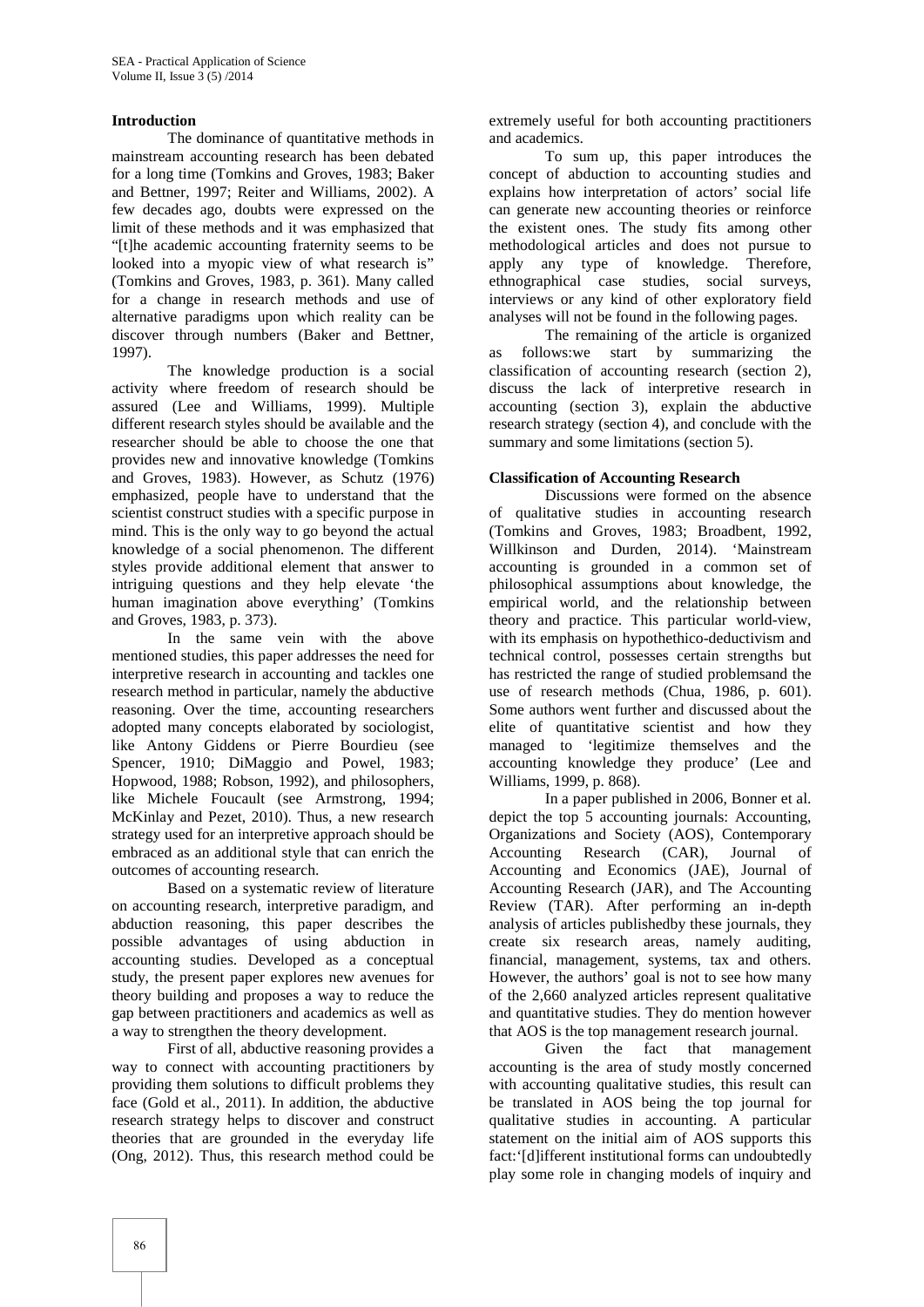the resultant patterns of knowledge and understanding. Indeed, it was just such a view in mind that I sought to establish a new journal that would be exclusively concerned with the organizational, behavioral, and social analyses of accounting' (Hopwood, 1988, p. xxvi).

If triangulated with the outcomes of another study published by Baker and Bettner in 1997, the observations emphasized by Bonner et al. (2006) conduct to the conclusion that AOS is the only top journal publishing interpretive and critical studies on a large scale. Even if Baker and Bettner (1997) analyzed only 268 articles published in 1995, they provide evidence of 18 such studies published during this specific year, among which 16 were published in AOS, 1 in JAE and another one in a non5 top journal, namely Journal of Business, Finance and Accounting. This shows that qualitative accounting research is not yet fully accepted.

## **Interpretive research in accounting**

Rooted in hermeneutics (Llewellyn, 1993), the interpretive approach assumes that actors compare, contrast and redefine reality to rationalize how their environment is constructed (Elharidy et al., 2008). Interpretive researchersadopt a relativist perspective, where they indirectly measure and explain the state of facts and events, as they appear to be.Thus, the interpretive researchersfocuses on how reality is build through actors comprehension (Perret and Séville, 2003).

Although some would argue interpretive research measure '*pure subjectivity*' (Chua, 1986, Johnson et al., 2006, Lukka and Modell, 2010), recent studies showed that seeking to understand reality in an objective manner represents an idealistic view (Perret and Séville, 2003). The social reality is neither*objective*nor *subjectiv*e(Johnson et al., 2006), but rather built on multiple facets, or '*differentiated realities*' how Llewellyn (2007) calls them. Thus, the subjective and objective viewsarecomplementary (Kakkuri- Knuuttila et al., 2010, Vaivio and Sirén, 2010).

*'Reality'*is a relative concepts (Berger and Luckmann, 1966) that is defined through the social environments where actors play an active role in determining what is real. Therefore, the researcher must have the ability to identify with actors' feelings and thoughts and establish how they rationalize and build their environment. He has to be connected with actors and grasp what is important for them in order to show how reality is socially constructed.

Although subjectivism is difficult to isolate (Baumard and Ibert, 2003), this perspective is necessary in order to understand the social, political and institutional contexts within which actors situate themselves. The respondents

perceptions are a starting point in attaching meaning to data and they should not be ignored (Brewer, 2003). The interpretive approach threats subjects as rational objects that can at any time transform the system in which they coexist (Lorino et al., 2011). Thus, as Berger and Luckmann highlight, social reality is defined through objective facts that are shaped by subjective actions (Berger and Luckmann, 1966).

Actors play a major role in constructing social objective worlds (Perret and Séville, 2003). They accept the institutionalize pressures (Berger and Luckmann, 1966) and carry them out as *selffulfilling prophecies*(Watzlawick, 1988). As a result, actors give birth to actions that lead to expected outcomes. However, "[t]he predictability of actors' behavior does not relate on outside forces, but on actors' willingness to imprison themselves in an endless game they have created" (Watzlawick, 1998, p. 109).

In summary, the nature of knowledge acquired through this research depends on the nature of reality the researcheraspires to grasp (Perret and Séville, 2003). The relativist hypotheses, the subjective perspectives of actors, and the overall objective view of the field are all elements that can define the epistemological positioning of research topic in accounting.

## **The abductive research strategy**

Originally elaborated for natural sciences (Ong, 2012), the abductive research strategy is now used as a tool to construct theory in a broad range of academic fields(Blaikie, 2000, Blaikie, 2004). According to Gold et al. (2011), the abduction reasoning moves from observing actors to depicting the abstract concepts that definethe social phenomenon. Therefore, it provides a bridge betweenthe field and the theory.

The abductive strategy is often concerned with interpreting and experiencing the social world from 'inside' (Ong, 2012). It depicts taken-for granted beliefs and common practices and describes the meanings behind them (Blaikie, 2000). "The abductive strategy entails ontological assumptions that see social reality as socially constructed by social actors, where there is no single reality but multiple changing social realities" (Ong, 2012, p. 424).

The literature emphasizes two researchers that worked intensively on abduction development. The first one, Peirce, spend much of his working time in proving the insufficiency of induction and deduction as methods for theoretical development and refinement. He concluded that abduction should be added to the previous two methods in order to provide a more accurate image of the world actors live in (Gold et al., 2011). The second researcher, Blaikie, has put a lot of effort in developing the abductive research strategy as a way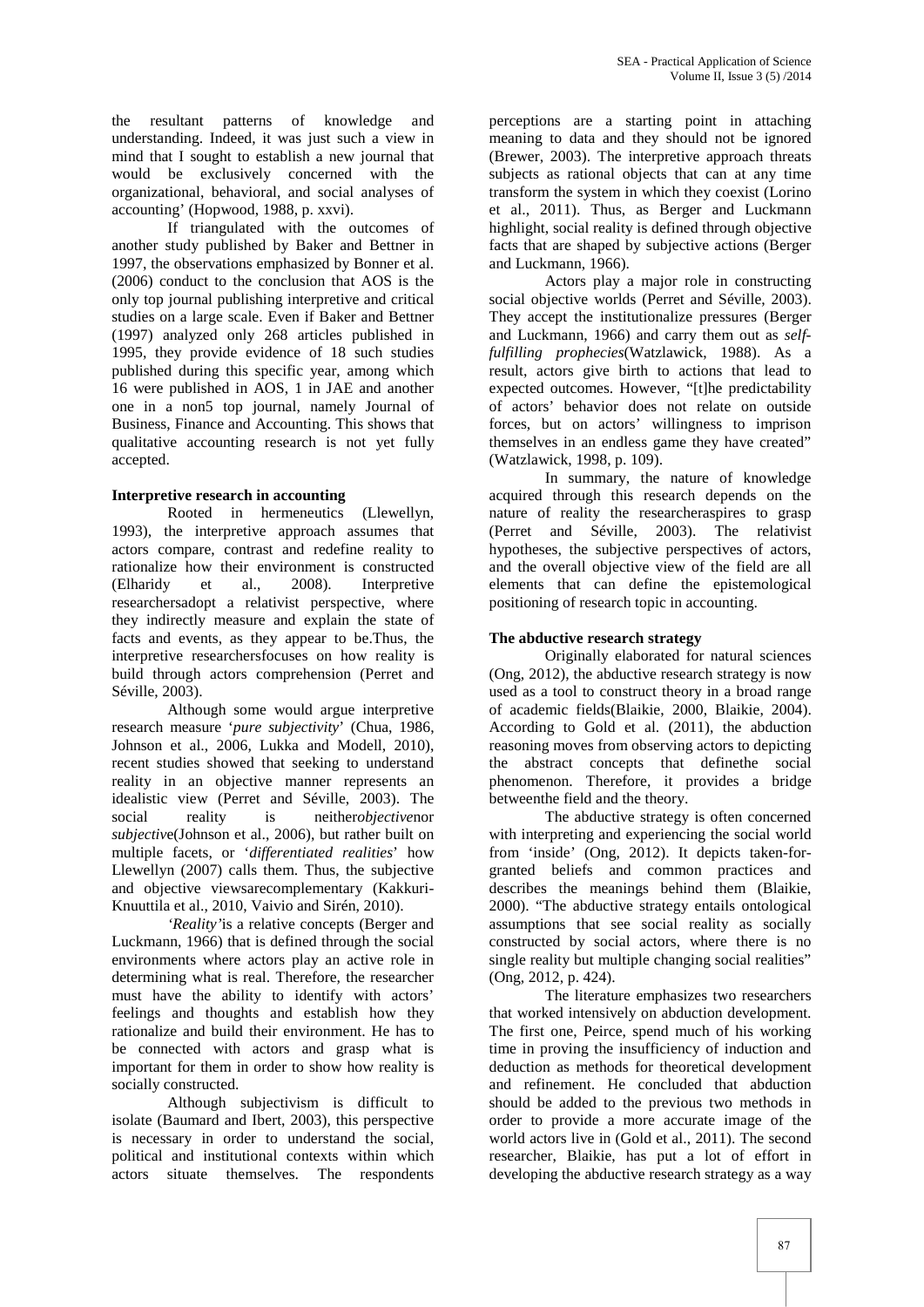to construct theory grounded in everyday life (Ong, 2012).

On one side, Peirce (1903) defines abductive inference as a response to surprising field observations that require additional explanations. 'The first starting of a hypothesis and the entertaining of it, whether as a simple interrogation or with any degree of confidence, is an inferential step which I propose to call abduction [. . .] This will include a preference for any one hypothesis over others which would equally explain the facts, so long as this preference is not based upon any previous knowledge bearing upon the truth of the hypotheses, nor on any testing of any of the hypotheses, after having admitted them on probation' (Peirce, 1955, pp. 150-151). Thus, Peirce requiresthe researcher to enter the field without any previous preconceptions and define a 'hypothesis on probation' based on his observations (Ong, 2012). This hypothesis represents a probable truth that has to be proven through the research process(Gold et al., 2011).

On the other hand, Blaikie (2000) goes further and defines abduction as a strategy that depicts the construction of social reality through actors' perceptions. He encourages the type of research that depict the inside view of the field andthe development of observations on how individuals build their knowledge and how they reproduce it in their advantage. Blaikie's view on the logic behind the abductive research strategy is well summarized by Ong in a paper from 2012 (see Table 1).

Table 1 here

During the last decades, the interest in qualitative methods has increased constantly. The long existence of AOS and the high competitiveness in publishing there proves that a new trend of qualitative studies is being built. Thus, it is of paramount importance to discuss about types of methods that can be used in interpretive studies and specifically the types of abductive research strategies that can be developed in accounting research.

In a paper from 2012, Ong defines two type of abduction reasoning: analogical and existential. The former is concerned with expanding the current knowledge, while the latter is associated with actors' instinct when put face to face with a new encountered event.

The *existential abduction* provides explanation on how actors rationalize when faced with unfamiliar tasks. As Eco (1984) claims, they try to 'invent' a solution based on past events and knowledge already acquired. Actors arrive to a hypothesis through a logical process and reach a conclusion that can imply a false or true assumption. Therefore, they use a 'constructive modus operandi of the process of knowing' (Fischer, 2001, p.363).

The *analogicabduction* refers to the transformation of probable hypothesis into solutions through the gathering of evidence. Building on Bruner's (1986) concept of 'narrative modes', this type of reasoning can help make sense of actors' lives, depict the meanings behind certain behaviors and define the social reality. According to Ong (2012), abduction becomes more evident for practitioners if it involves the story telling of a certain event and attention is paid to the way these stories spread and are advance toward a more probable truth.

Peirce and Blaikie base the abductive research strategy on the common features of actors' everyday life. In similar manner with Giddens (1976), they emphasize that the researcher has to understand the skills use by actors in order to depict the concepts that can be theorized. They both claim that the abductivereasoningcompletes the understanding of the field. In addition to their conclusions, Baker and Bettner (1997) accentuate that interpretive perspectives open the door for new researchthat was not previously taken into consideration. For all of these researchers, abduction reasoning provides a new puzzle piece that helps complete the image of social reality. Figure 1 here

## **Summary, conclusions and limits**

Quantitative studies are extremely important in accounting. However, they have to be complemented with qualitative research to provide a more accurate picture of the world we live in. In this paper, we have shown that the abduction research strategy permits the reflection-in-action that paves the way for theory development. The literature provided above shows that abductive research could be use in several ways.

Two types of abduction that can be transferred to accounting research were presented. They can be used in different exploratory field studies as an additional research method that can support or contradict a current theory. Accounting practitioners and academics likewise might be interested in gaining further knowledge through interpretive research. The outcomes of such studies would yield answers to difficult questions, but it would also provide a great opportunity to research a field in changing and make use of social concepts to construct theories that are grounded in everyday activities.

The present paper was built on literature review aiming to provide a new methodological approach for accounting studies. Thus, it does not show any evidence on how such a research strategy improves the existent theoretical ground in accounting research. However, one of the authors is currently elaborating on an institutional study in accounting where abductive research plays a major role defining the epistemological positioning of the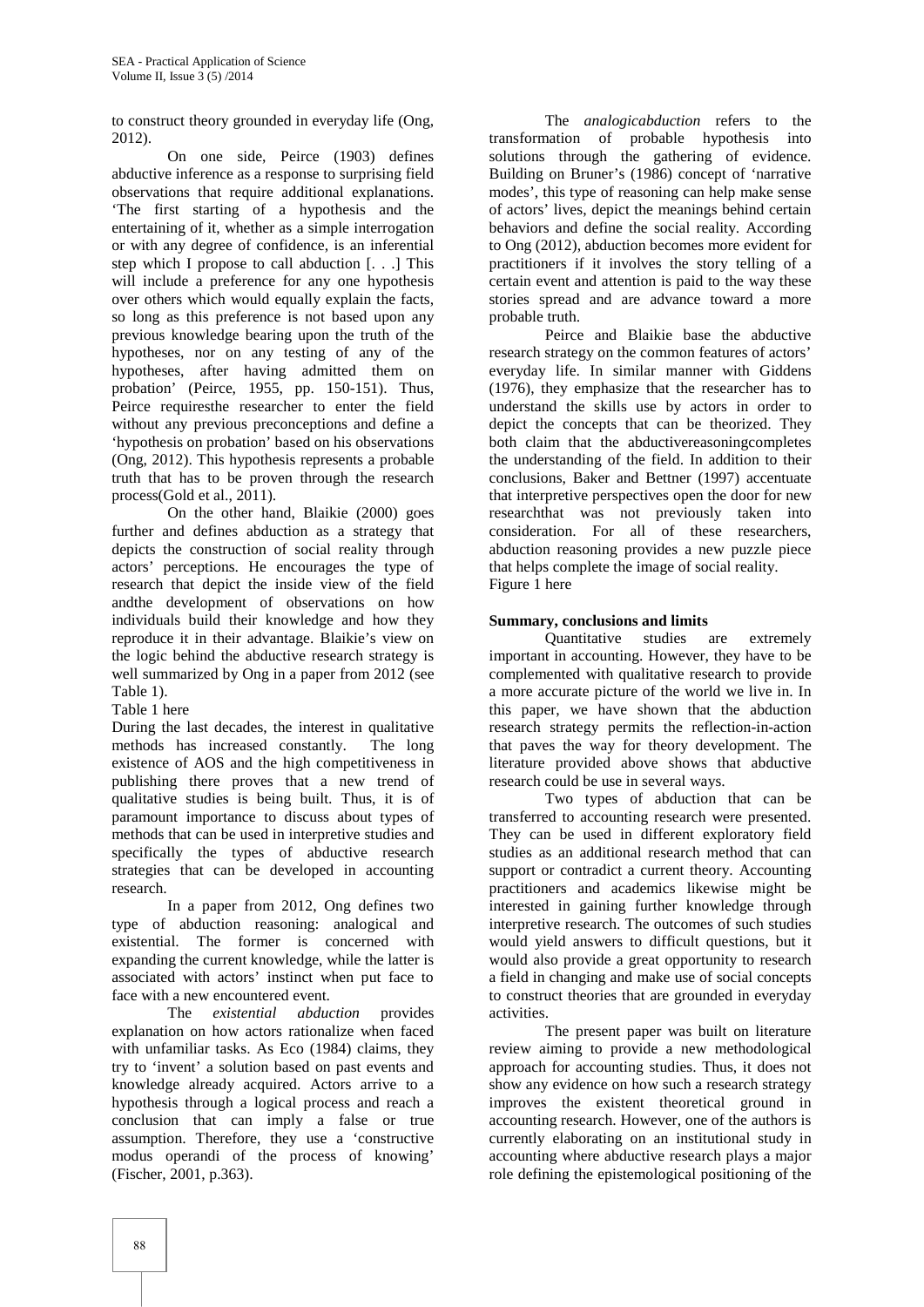study. We hope that the results of this additional paper combined with the conclusions drawn in the current study will provide sufficient prove on the advantages of abductive reasoning and will lead to the adoption of this research strategy in accounting research.

### **Reference**

- [1] Armstrong, P. (1994) The influence of Michel Foucault on accounting research.*Critical Perspectives on Accounting,* vol. 5 (1), pp. 25- 55.
- [2] Baker, C. R. and Bettner, M. S. (1997) Interpretive and critical research in accounting: a commentary on its absence from mainstream accounting research.*Critical Perspectives on Accounting*, vol. 8, pp. 293-310.
- [3] Baumard, P. and Ibert, J. (2003) Quelles approches avec quelles données? In Editor : Raymond-Alain Thietart et coll. (Eds.),*Méthodes de recherche en management* **(**82-103), Paris : DUNOD.
- [4] Berger, P. and Luckmann, T. (1966)*The social construction of reality*. New York : Doubleday Anchor.
- [5] Bill, J. and Hardgrave, R. (1981)*Comparative politics: the quest for theory*. Washington DC : University Press of America.
- [6] Blaikie, N. (2000)*Designing social research: the logic of anticipation*. Cambridge : Polity Press.
- [7] Blaikie, N. (2004). Abduction. In Lewis-Beck, M. S., Bryman, A. and Liao, T.F (Eds.), *The SAGE encyclopedia of social science research methods*(pp.1-2), London: SAGE.
- [8] Bonner, S. E., Hesford, J. W., Van der Stede, W. A. and Young, S. M. (2006) The most influential journals in academic accounting.*Accounting, Organizations and Society,* vol. 31, pp. 663-685.
- [9] Broadbent, J. (1992) A middle range approach for understanding accounting in organizations: a model and its applications in a case study in the NHS. Discussion paper no. 92/1, Sheffield: University of Sheffield, Management School.
- [10]Bruner, J. (1986) *Actual minds, possible worlds*.Cambridge: Harvard University Press.
- [11]Chua, W. F. (1986) Radical developments in accounting thought.*The Accounting Review*, vol. 61 (4), pp. 601-632.
- [12] DiMaggio, P. J. and W. W. Powell (1983) The iron cage revisited: institutional isomorphism and collective rationality in organizational fields.*American Sociological Review*, vol. 48, pp. 147-160.
- [13]Eco, U. (1984) *Semiotics and the Philosophy of Language*. Indiana: Bloomington.
- [14]Elharidy, A. M., Nicholson, B. and Scapens, R. W. (2008) Using grounded theory in interpretive management accounting

research.*Qualitative Research in Accounting and Management*, vol. 5, pp. 139–155.

- [15] Ficher, H. R. (2001) Abductive reasoning as a way of worldmaking.*Foundation of Science*, vol. 6 (4), pp. 283-361.
- [16]Giddens, A. (1976)*New rules of sociological method: a positive critique of interpretative sociologies*. London: Hutchinson.
- [17]Gold, J., Walton, J., Cureton, P. and Anderson, L. (2011) Theorising and practitioners in HDR: the role of abductive reasoning. *Journal of European Industrial Training*, vol. 35 (3), pp. 230-246.
- [18]Hopwood, A. G. (1988) *Accounting from the outside*. New York: Garland Publishing.
- [19]Johnson, P., Buehring, A., Cassell, C. and Symon, G. (2006) Evaluating qualitative management research: towards a contingent criteriology.*International Journal Management Reviews*, vol. 8 (3), pp. 131-156.
- [20]Kakkuri-Knuuttila, M. L., Lukka K. and Kuorikoski, J. (2010), Straddling between paradigms: a naturalistic philosophical case study on interpretive research in management accounting.*Accounting, Organizations and Society*, vol. 33 (2/3), pp. 267–291.
- [21]Lee, T. A. and Williams, P. F. (1999) Accounting from inside: legitimizing the accounting academic elite. *Critical Perspectives on Accounting,* vol. 10, pp. 867- 895.
- [22]Llewellyn, S. (1993) Working in hermeneutic circles in management accounting research : some implications and applications. *Management Accounting Research*, vol. 4, pp. 231-249.
- [23] Llewellyn, S. (2007) Case studies and differentiated realities.*Qualitative Research in Accounting & Management*, vol. 4, pp. 53-68.
- [24]Lorino, P., Tricard, B. and Clot, Y. (2011) Research Methods for Non-Representational Approaches to Organizational Complexity: The Dialogical Mediated Inquiry.*Organization Studies*, vol. 32 (6), pp. 769-801.
- [25]Lukka, K. and Modell, S. (2010) Validation in interpretive management accounting research.*Accounting, Organizations and Society*, vol. 35 (4), pp. 462 - 477.
- [26] McKinlay, A. and Pezet, E. (2010) Accounting for Foucault, *Critical Perspectives on Accounting,* vol. 21 (6), pp. 486-495.
- [27]Ong, B. K. (2012), Grounded Theory Method (GTM) and the Abductive Research Strategy (ARS): a critical analysis of their differences.*International Journal of Social Research Methodology*, vol. 15 (5), pp. 417- 432.
- [28] Peirce, C. S. (1903) Harvard lectures on pragmatism. In Peirce, C. S. and Turrisi, P. A (Eds.), *Pragmatism As a Principle and Method*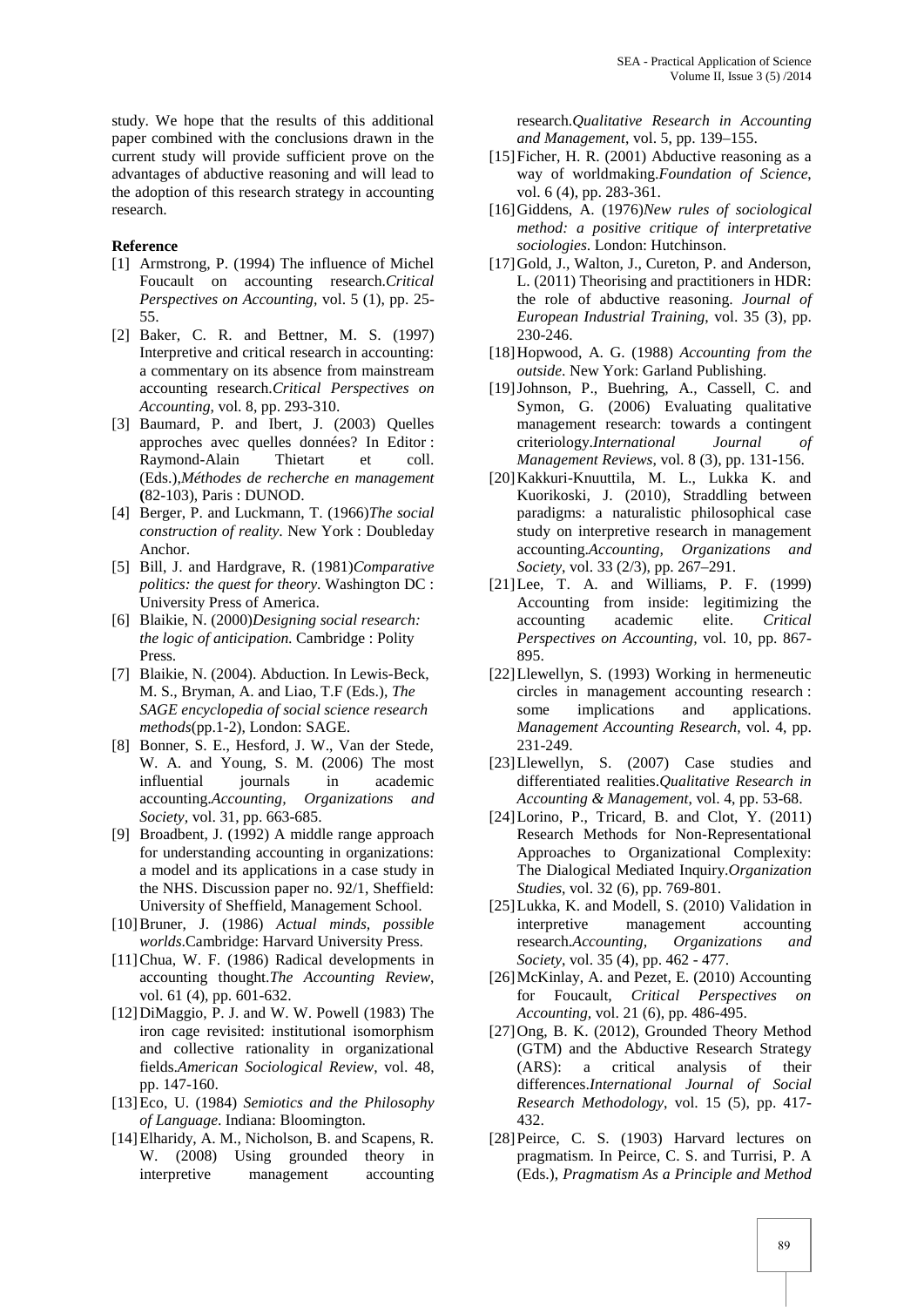*of Right Thinking*(71-172). Albany : State University of New York Press.

- [29]Peirce, C.S. (1955) *Philosophical Writings of Peirce*, ed. Buchler, J. New York: Dover Publications.
- [30] Perret, V. and Séville, M. (2003) Fondements épistémologiques de la recherche. In Raymond-Alain Thietart et coll (Eds.), *Méthodes de recherche en management* (pp. 13-33). Paris: DUNOD.
- [31]Reiter, S. A and Williams, P. F. (2002) The structure and progressivity of accounting research: the crisis in the academy revisited.*Accounting, Organizations and Society,* vol. 27, pp. 575-607.
- [32]Robson, K. (1992) Accounting numbers as "inscription": action at a distance and the development of accounting.*Accounting, Organizations and Society,* vol. 17 (7), pp. 685-708.
- [33]Schutz, A. (1976)*Collected papers II: studies in social theory*. The Hague: Martinus Nijhoff.
- [34]Spencer, H. (1910)*The principles of sociology*. London: Appleton Century Crofts.
- [35]Tomkins, C. and Groves, R. (1983) The everyday accountant and researching his reality.*Accounting, Organizations and Society*, vol. 8 (4), pp. 361-374
- [36]Vaivio, J. and Sirén, A. (2010) Insights into method triangulation and "paradigms" in interpretive management accounting research.*Management Accounting Research*, vol. 21(2), pp. 130 - 141.
- [37]Urdari, C. (2014) *The impact of performance measurement systems on career management in higher education*, doctoral thesis in working.
- [38]Watzlawick, P. (1988). Des prédictions qui se vérifient d'elles-mêmes. In P. Watzlawick (Ed.),*L'invention de la réalité*(109-130). Paris : Le Seuil.
- [39]Willkinson, B. R. and Durden, C. H. (2014) Inducing structural change in academic accounting research.*Critical Perspectives on Accounting,* in press, available online at http://www.sciencedirect.com/science/article/p ii/S1045235414000331

#### *Biographical sketch:*

Claudia URDARI is a PhD candidate in accounting in an international co-supervision between Conservatoire National des Arts et Metiers and Babes-Bolyai University. In addition to working on her dissertation, entitled "The impact of performance measurement systems on career management in higher education", Ms. Urdari has worked during the last few years with several French higher education institutions (IESEG, INSEAD, CNAM). The research interest of Ms. Urdari lays at the intersection of management accounting and sociological research. She is mainly interested in the changes that occur in higher education environments, as well as the university ranking and accreditation systems. E-mail address: urdaric@gmail.com

Prof. Adriana TIRON TUDOR is the Head of Accounting and Audit Department, Faculty of Economics and Business Administration, Babes-Bolyai University. She is a member of International Public Sector Standard Board (IFAC), Federation of European Accountants (FEE), Certified Public Accountant, The Body of Experts and Licensed Accountants of Romania (CECCAR), Chamber of Romanian Financial Auditors (CAFR) and other national organizations of accounting. The research interest of Prof. Tiron Tudor is placed within the field of financial accounting, public sector accounting, accounting policies and financial management projects. E-mail address: adriana.tiron@econ.ubbcluj.ro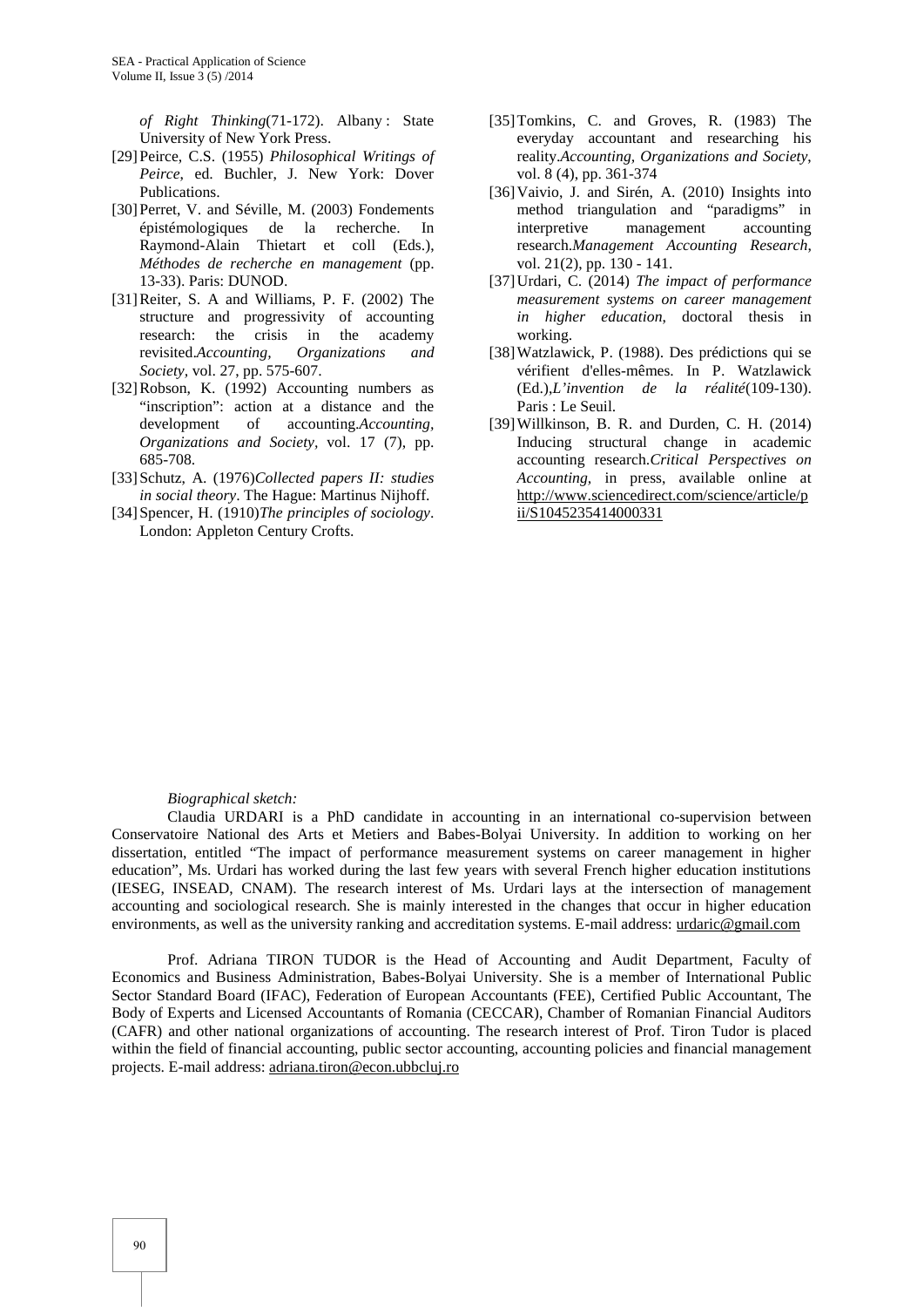## Table 1.

*The goals of abductive research strategy*

| <b>Abductive</b> |                                                                                                                                                     |
|------------------|-----------------------------------------------------------------------------------------------------------------------------------------------------|
| Aim              | To describe and understand social life in<br>terms of social actors' motives and accounts.                                                          |
| From             | Discover everyday lay concepts, meanings<br>and motives.                                                                                            |
|                  | Produce a technical account from lay<br>accounts/generate ideal types.                                                                              |
| Tο               | Develop a theory and test it iteratively/<br>develop an interpretation or construct and test<br>a theory/social scientific accounts/ideal<br>types. |

*Source*: Ong, 2012



*Figure 1.* The logic of abductive research strategy Source: Urdari, 2014